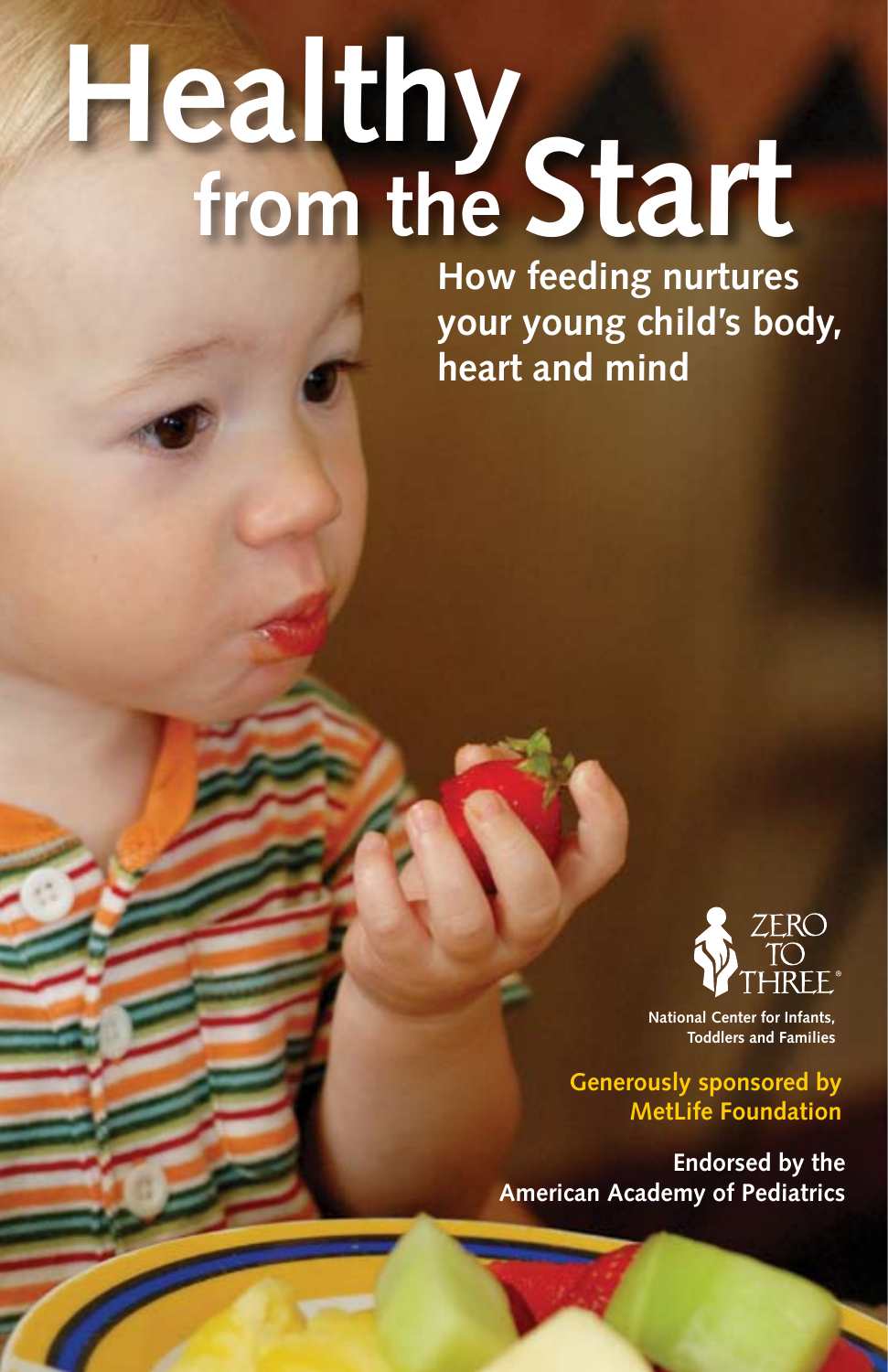

**Feeding is one of a parent's most important jobs.** <br>**is one of a parent's most important jobs. is all the same age in the United States. is a parent in the same age in the United States. It is how we help our children grow healthy and strong. But mealtime is about much more than** food**.**

In this booklet, you will learn how meal and snack times give you a chance to help your child:

- **Learn healthy eating habits**
- **Feel important and loved**
- **Feel understood and respected**
- **Trust that others will care for her**
- **Feel good about her body**

### One Size Doesn't Fit All: What Your Individual Child Really Needs

Children are born all different sizes and weights. Some grow faster and bigger than others. Some eat more than others.

Babies and toddlers can be healthy at many different sizes. A baby's size—whether bigger or smaller than "normal"—does not tell us much about whether that child will be big or small as an adult.

Sometimes parents worry about their child's eating habits. Is she eating a balanced diet? Is he eating too much? Is she eating too little? **There is not one right amount of food children need to grow.** How much food children need is based on many factors such as their height, activity level, and how quickly their body burns calories.

**The best way to know if your child is growing well is to ask yourself whether he or she enjoys eating and has the energy to play and interact with others.** You can also talk with her health care provider. He or she will tell you how your child is doing by using the "growth chart." This is a scale that shows how your child is growing according to her age and sex com-

This booklet is not intended to be a guide to how much and what kinds of food to feed your child. **To learn more about healthy eating, go to:**

- **The American Academy of Pediatrics: www.aap.org**
- **The U.S. Department of Agriculture's Food Guidelines at: www.usda.gov/cnpp/KidsPyra/PyrBook.pdf**
- **The American Dietetic Association: www.eatright.org**
- **Ellyn Satter Associates: www.EllynSatter.com**

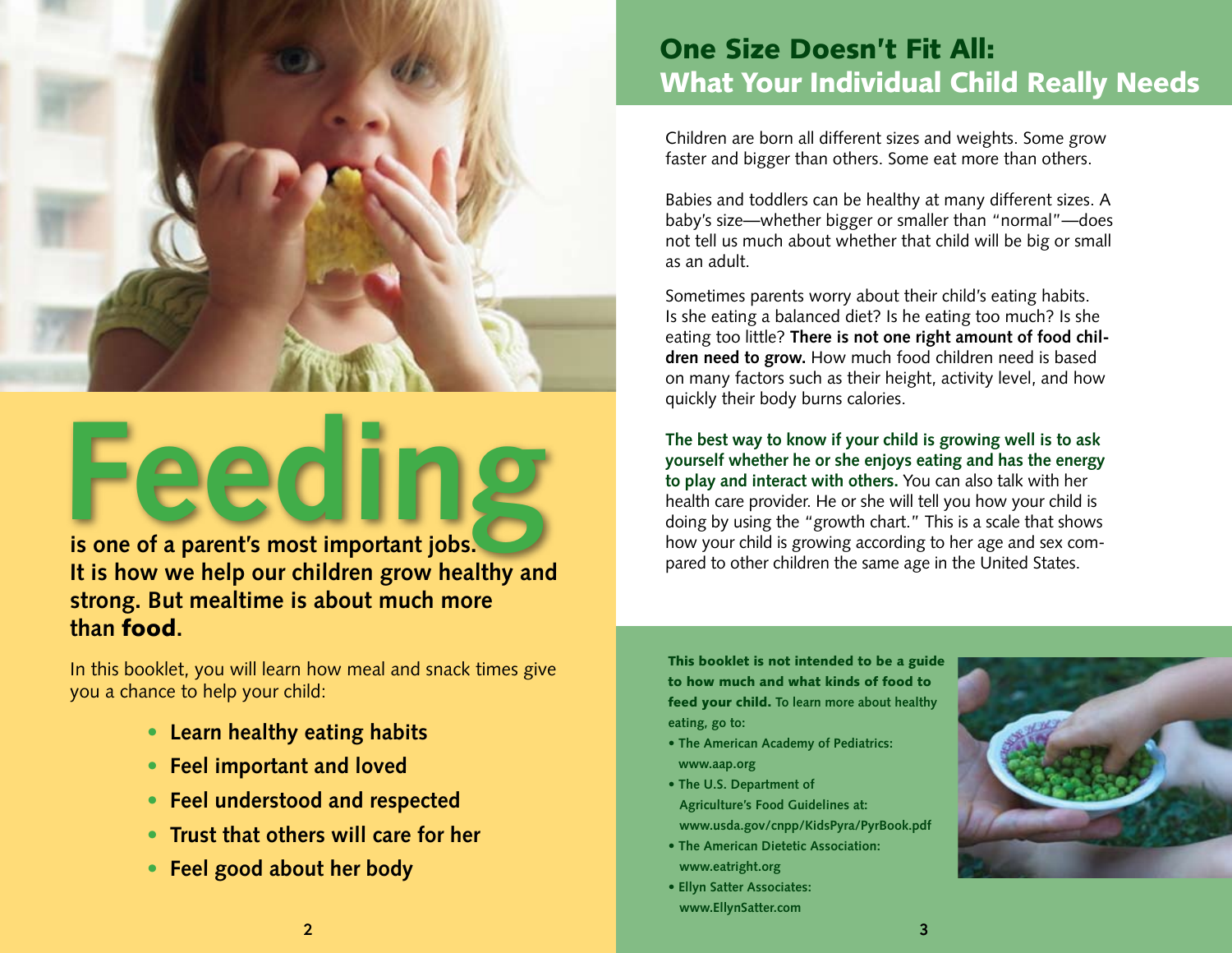| Ages   |  |
|--------|--|
| and    |  |
| Stages |  |

|                                                                                                                                                                           |                                                      | What your child can do                                                                                                                                                         | What you can do                                                                                                                                                                                                                                                                                                                                                           | What your child is learning                                                                                                                                                                                                                                                                                      |
|---------------------------------------------------------------------------------------------------------------------------------------------------------------------------|------------------------------------------------------|--------------------------------------------------------------------------------------------------------------------------------------------------------------------------------|---------------------------------------------------------------------------------------------------------------------------------------------------------------------------------------------------------------------------------------------------------------------------------------------------------------------------------------------------------------------------|------------------------------------------------------------------------------------------------------------------------------------------------------------------------------------------------------------------------------------------------------------------------------------------------------------------|
| <b>Ages<br/>and</b>                                                                                                                                                       | Months<br>$\overline{\mathbf{N}}$<br><b>Birth to</b> | (from birth) Show you when she is hungry or<br>full by using her voice, face and actions-like<br>turning away from the breast or bottle when full<br>or crying when hungry.    | Respond to her signals:<br>• Feed your child when she shows signs of being hungry.<br>• Help her calm down so she can focus on eating.<br>• Hold your baby during feedings and make eye contact.<br>• Stop feeding when she shows she is full.<br>• Try to avoid feeding your child every time she cries.<br>She may not be hungry. She may just need comfort.            | • To trust that you will meet her needs.<br>• That she is a good communicator.<br>• That her parents are listening to her.<br>• That she is important to you.<br>• To eat and sleep in a predictable pattern.<br>• To calm herself (with your help).<br>• That milk (or food) is for nutrition, not for comfort. |
| Stages<br>This chart will<br>help you see how<br>feeding changes<br>as children grow<br>and what you can<br>do to help your<br>child develop<br>healthy eating<br>habits. |                                                      | (Starting at 6 months) Sit up. Learn to eat<br>with his fingers.                                                                                                               | • Start using a high chair if you choose.<br>• Create family mealtimes.<br>• Start with semi-solid food from the spoon. Move to thicker<br>and lumpier foods then to soft pieces of food.<br>• Offer safe finger foods so he can practice feeding himself.<br>• Turn off the TV during mealtimes. This is a time for<br>interacting and sharing.                          | • To feed himself.<br>• To decide how much to eat.<br>• To know the tastes and textures he<br>likes and doesn't like.<br>• To focus on eating during mealtimes.<br>• That eating and mealtimes are fun<br>and feel good.                                                                                         |
|                                                                                                                                                                           | Months<br>24<br>$\mathbf{c}$                         | Feed herself many different foods.<br>May begin learning to use a baby-safe fork and<br>spoon or other utensils, such as chopsticks.                                           | • Offer 3-4 healthy choices during mealtimes.<br>• Offer 2-3 healthy snacks a day.<br>• Offer foods that can be picked up, chewed or gummed,<br>and swallowed easily. (Be sure to watch your child closely and<br>avoid foods that are choking hazards.)<br>• Offer child-size utensils and provide help when needed,<br>if you want your child to learn to feed herself. | • To try new foods.<br>• To do things for herself.<br>• To ask for help.<br>• To trust that you will help her when she<br>is struggling.                                                                                                                                                                         |
|                                                                                                                                                                           | $\overline{\mathbf{N}}$                              | Use actions and words to communicate his<br>thoughts and feelings. This includes showing or<br>"telling" you what he wants and doesn't want, and<br>when he is hungry or full. | • Make meals a time for connecting with your child.<br>• Point to and say the names of foods or objects on the table.<br>• Talk about things besides food-what you see outside the<br>window or what you and your child did that day.                                                                                                                                     | • New words.<br>• That he can effectively communicate<br>to you when he is hungry or full.<br>• That you will listen to and respect him.<br>• That his feelings matter.                                                                                                                                          |
|                                                                                                                                                                           | <b>6 Months</b><br>3                                 | Choose which foods to eat.                                                                                                                                                     | • Try not to prepare separate meals for your child. Instead,<br>offer 3-4 healthy choices during mealtimes, including ones<br>your child likes.<br>• Offer 2-3 healthy snacks a day.<br>• Let your child see you making healthy eating choices.                                                                                                                           | • To make healthy food choices as she grows.<br>• That she knows her own body.<br>• To eat when she is hungry and stop when<br>she is full.                                                                                                                                                                      |
|                                                                                                                                                                           | <b>o</b><br>24                                       | Use words to express his thoughts and feelings.                                                                                                                                | • Talk with your child.<br>• Ask questions and listen to what he has to say. Use words to<br>help him describe his ideas, feelings, and experiences.<br>• Encourage polite behavior.                                                                                                                                                                                      | • New words<br>• That mealtime is fun.<br>• That his ideas matter.<br>• Good behavior at the table.                                                                                                                                                                                                              |
|                                                                                                                                                                           |                                                      | Help out during mealtime.                                                                                                                                                      | • Offer simple tasks like putting napkins on the table, placing<br>pre-cut vegetables in the salad, or helping to mix batter.                                                                                                                                                                                                                                             | • That she is an important member of the family.<br>• That she is very capable.<br>• That helping others feels good.                                                                                                                                                                                             |
|                                                                                                                                                                           |                                                      |                                                                                                                                                                                | 5 <sub>5</sub>                                                                                                                                                                                                                                                                                                                                                            |                                                                                                                                                                                                                                                                                                                  |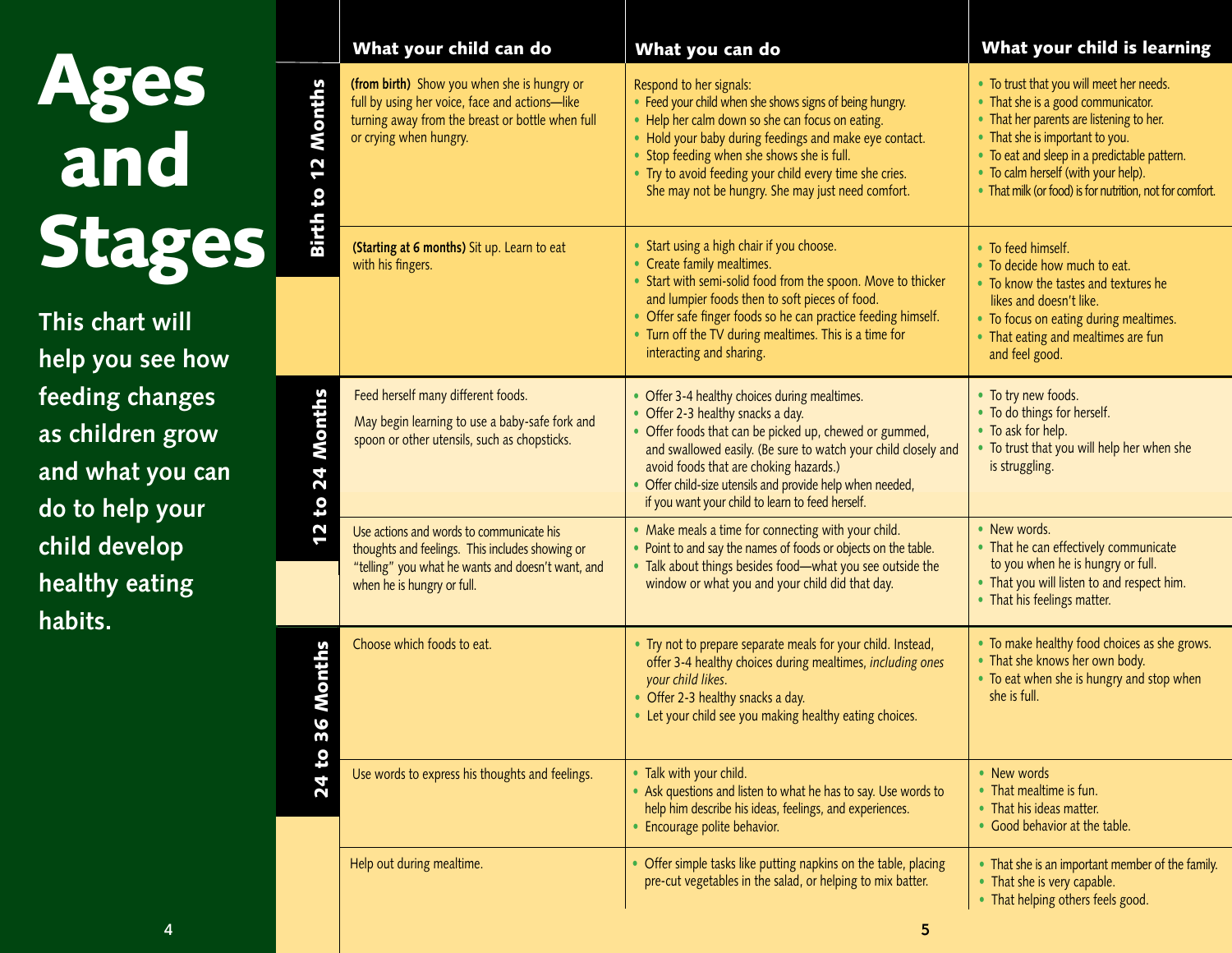## Read Your Child's Signals

**Babies and young children know when they are hungry or full.** They have many signals for letting us know what their bodies need by using their voices, faces, and actions. Reading your child's signals means watching and listening to her, and trying to understand what her behavior means. Responding to your child's signals lets her know that:

- **she can trust herself to know when she is hungry and full.**
- **she is a good communicator and that her needs will be met.**

**Babies have their own signals.** For example, when 3-month-old Jenna is hungry, she nuzzles her mother's shirt. When 3-month-old Damon is hungry, he sucks on his fingers and makes fussy noises.

**Sometimes the same signal can have more than one meaning.** For example, 9-month-old, Ricky, pushes the spoon away when he is full. Bianca, also 9 months, pushes the spoon away when she wants to feed herself.

**Toddlers have signals, too.** When 18-month-old Thomas is hungry, he takes his mother's hand, walks her to the counter, and points to the bananas. Liza, 24 months, simply says, "Want bana!"



### What to avoid

**Forcing your child to eat.** The fact is that forcing children to eat usually leads to the child eating less. Forcing also teaches children to rely on others to tell them how much to eat and what they are feeling. This does not lead to healthy eating habits or good self-esteem.

When it comes to eating, it can be helpful to see it as you and your child each having your own jobs. Your job is to provide your child with healthy food choices and pleasant meal and snack times. It is your child's job to decide *which* of these healthy foods to eat and *how much* to eat. When you approach feeding this way, your child learns to listen to his body and make healthy food choices. It also leads to fewer power struggles between parent and child around food. (From the work of Ellyn Satter.)

**Avoid nagging or making deals with your child.** "Just two more bites, just two more bites!" "If you eat your vegetables, you will get dessert." Strategies like these don't work in the long run. Children who learn to make deals about eating quickly learn to make deals and ask for rewards for doing other things—like brushing teeth or getting their shoes on. And soon they won't do anything unless there is a reward for it!

## Do You Know a "Picky" Eater?

Picky eating is when children refuse foods often or only want the same food over and over. Many parents worry that their picky eaters are not getting enough nutrition to grow. But in most cases, they are. In fact, 50% of parents think their children are picky eaters. But 95% of healthy babies and toddlers meet all their nutrient needs.

| Some causes of picky eating                                                                                                                  | What you can try:                                                                                                                                                                                                                                                                                                                          |
|----------------------------------------------------------------------------------------------------------------------------------------------|--------------------------------------------------------------------------------------------------------------------------------------------------------------------------------------------------------------------------------------------------------------------------------------------------------------------------------------------|
| Some children are sensitive to<br>the taste or smell of food and the<br>way it feels in their mouth-its<br>texture.                          | • Offer several healthy food choices—among<br>foods your child does like-at each meal.<br>• Gently but frequently offer new kinds of<br>foods. Children need to be offered a new<br>food as many as 10-15 times before they<br>will eat it.<br>• Talk to your child's health care provider about<br>any nutritional concerns you may have. |
| Some children are simply less<br>likely to try new things based<br>on their temperament-their<br>individual way of approaching<br>the world. | • Put new foods next to foods your child<br>likes. Encourage him to touch, smell, lick,<br>or taste the new food.<br>Try offering healthy dips such as yogurt,<br>hummus or low-fat salad dressings to<br>encourage children to eat vegetables.                                                                                            |
| Some children can seem "picky"<br>because they only want to eat<br>foods they can feed themselves.                                           | • Offer safe "finger foods" that your child can<br>feed herself.<br>• Offer your child a spoon to hold while you're<br>feeding her. This lets her feel in control.                                                                                                                                                                         |
| Some children are very active.<br>They may seem picky because<br>they don't like sitting for long.                                           | • Set your child's meal out before he<br>sits down.<br>Keep mealtimes short-10 minutes or so.<br>Let your child get up when he indicates<br>he is finished eating.<br>Put healthy foods, such as a bowl of<br>strawberries or bananas, where your child<br>can reach them so when he gets hungry<br>he can easily get to good foods.       |
| Some children have medical<br>issues that make it difficult to<br>swallow certain foods.                                                     | • Seek an evaluation by a health care<br>provider. Sometimes children need special<br>help with feeding.                                                                                                                                                                                                                                   |

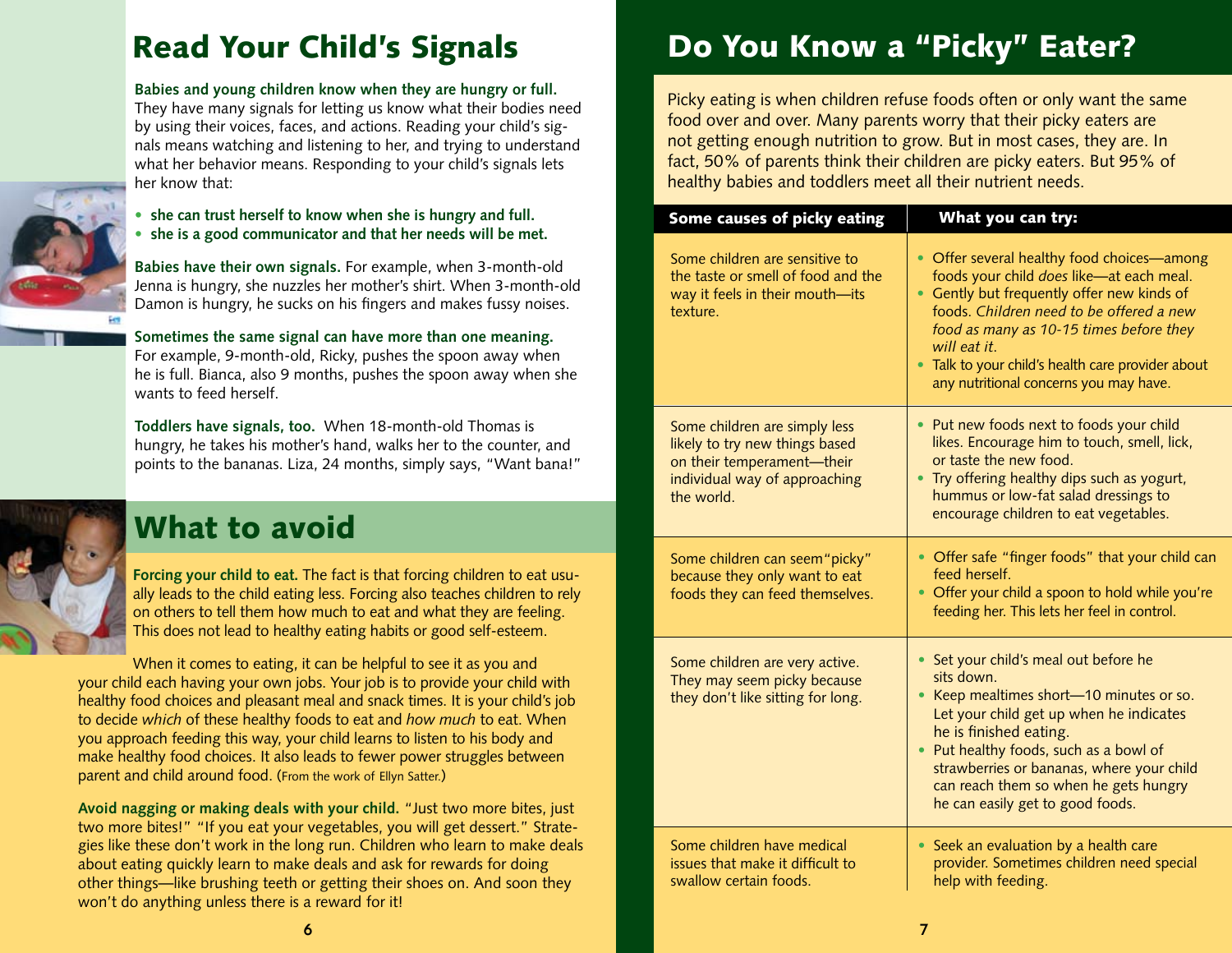## What Does Food Mean to You?

#### **Your own childhood experiences with food can make a difference in how you feed your children.** For example:

*One father had a strict rule that his 2-year-old must finish everything on her plate. He explained why: "When I was young, a lot of times there wasn't enough for us to eat. I guess I just hate to see food wasted when I know what it's like to be hungry."*

#### **Being aware of your own body image is also important.**  For example:

*Marie was overweight as a child. She was often teased in school. She now finds herself controlling how much her 18-month-old son eats. She explains, "I don't ever want him to be made fun of. It's easy to put weight on, but hard to take it off!"*

Our images of what girls and boys should look like also make a difference. We may prefer "petite" girls and "big" boys.

**Thinking about our own experiences, beliefs and feelings about food is important. It helps us make the choice to do things the same way or differently than our parents did with us.** 

- What were mealtimes like when you were growing up?
- How did your parents and caregivers make you feel about your body?
- How do you feel about your eating habits now?
- How do you feel about your body now?
- How do these feelings affect how and what you feed your child?

**Your culture—the customs, traditions and beliefs you grew up with—plays a big part in how you approach mealtime.** For example, parents in some cultures want their children to be independent from early on. They encourage their babies and toddlers to explore their food and feed themselves. Parents in other cultures believe children should rely on their parents and caregivers to feed them during the early years and don't encourage self-feeding.



**The foods you feed your child are also a very important way you share your culture.** Family traditions make children feel safe and loved. Special meals remind us of good times with family and friends. Sometimes these foods are not the most nutritious. You can still celebrate your family's traditions while making good nutrition a family goal—for example, baking rather than frying. Making small changes to family recipes keeps these traditions alive for our children, and teaches them about healthy choices, too.

#### **Think about how your own culture affects how you approach feeding your child.**

- What rules did your family have about eating or mealtimes?
- What are 2 or 3 things you want your child to learn about eating?
- What foods have special meaning in your family or culture?
- How can you change recipes to make them more nutritious if necessary?





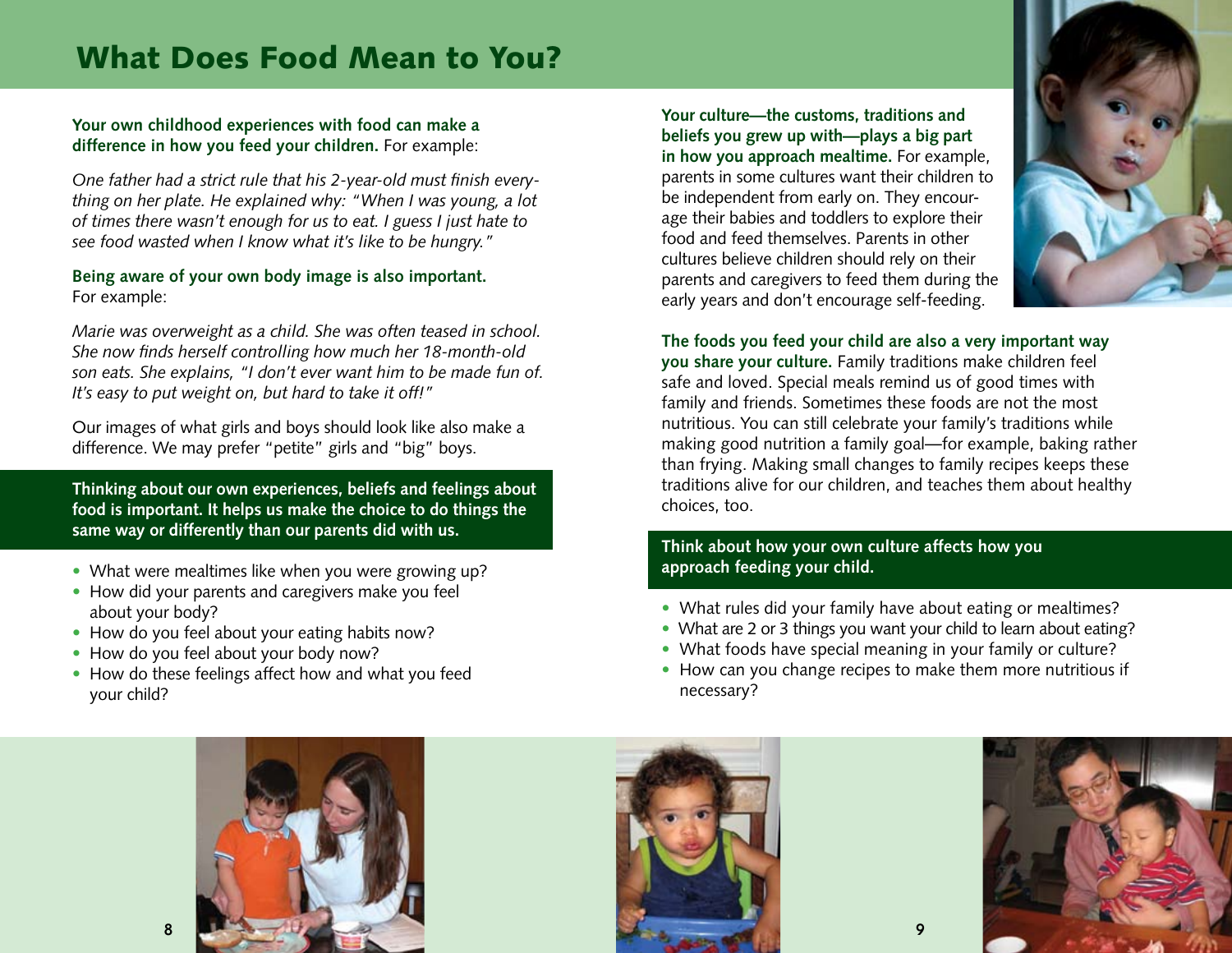## Healthy Eating Strategies for Babies and Toddlers

Here are some ways to help your child become a healthy eater:

- 1. **Remember: Meals are about more than food.** They are a time to connect with your child and support her overall development. Talk with your child during meals and don't let her eat alone. This helps build strong family relationships.
- 2. **Create routines around mealtime.** Routines make children feel loved and secure. They also help children look forward to each meal. You might say a blessing if that's part of your family's tradition. Or, share something about your day before each meal.
- 3. **Establish regular meal and snack times beginning when your child is 9-12 months old.** Give your child the words he needs to understand the connection between hunger and eating. When your child shows he is hungry, you might say: "You're hungry, aren't you? Well then, it's time to eat!" This helps children learn to link their feelings of hunger with the act of eating at regular times across the day.
- 4. **Offer 3 to 4 healthy food choices at each meal.** Research shows that children will choose a healthy diet when they are offered a selection of healthy foods.
- 5. **Don't force your baby or toddler to eat.** This often results in children refusing food and eating less.
- 6. **Offer your child a healthy snack between meals if you think she is hungry.** This way if she doesn't eat much at one meal, she doesn't have to wait long to eat again.
- 7. **Limit juice to no more than 4 ounces a day.** Juice has a lot of sugar. And drinking too much juice can fill children up and make them less hungry at mealtimes. Consider adding water to the juice. Offer fresh fruit instead of juice.
- 8. **Be flexible about letting little ones get up from the table when they are done.** Babies and toddlers can't sit for long. Plan for three meals a day of about 10-20 minutes each and 2 to 3 snacks of about 5-15 minutes each.
- 9. **Don't give up on new foods!** Patience is key. You may have to offer your child a new food 10 to 15 times before he will eat it. Encourage your child to touch the new food, lick, and taste it. Let him see you eat it. Children learn by watching and imitating you.
- 10. **Turn off the TV (computers, and other screens) at mealtime.** Mealtime is a time to connect with your child. The television can distract children from eating. It also takes time away from talking as a family.
- 11. **If you are concerned about your child's weight or activity level, talk to your child's health care provider.**

## Go Play!

Healthy eating and physical activity go hand-in-hand. So make movement a part of everyday family life. Take walks as a family, go to the playground, or dance inside to your favorite music. And limit television and computer time. Children who spend the most time in front of a screen are also the most likely to overeat and be overweight.